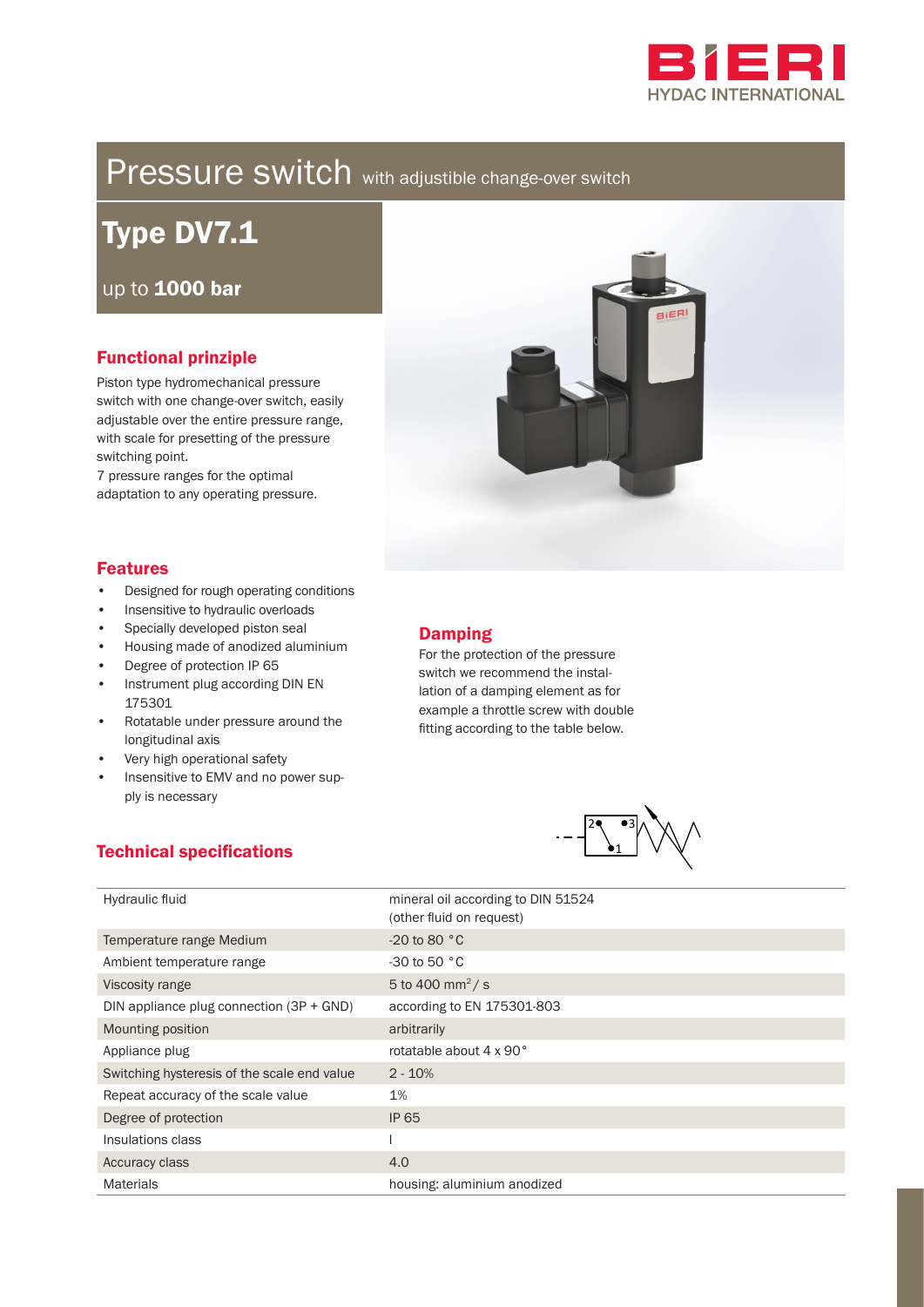## Product information

| Type            |            | <b>Pressure</b><br>[bar] | Overload max.<br>[bar] | Part no. |
|-----------------|------------|--------------------------|------------------------|----------|
| DV7.            | 60.33006   | 60                       | 130                    | 3658044  |
| DV <sub>7</sub> | 100.33010  | 100                      | 360                    | 3658055  |
| DV <sub>7</sub> | 180.33018  | 180                      | 360                    | 3665354  |
| DV <sub>7</sub> | 250.33025  | 250                      | 500                    | 3658058  |
| DV <sub>7</sub> | 400.33040  | 400                      | 800                    | 3665378  |
| DV <sub>7</sub> | 600.33060  | 600                      | 1200                   | 3665379  |
| DV <sub>7</sub> | 1000.33100 | 1000                     | 1200                   | 3641450  |

# Dimension drawing





#### Setting of the switching point

- (1) Bright scale-/spindle part
- (2) Dark scale-/spindle part
- (3) Spindle locking
- Loosen the spindle locking (3)
- Combine the dark scale part (2) with the dark spindle part (2) for lower pressure setting and the bright scale part  $(1)$  with the bright spindle part (1) for upper pressure setting
- Tighten the spindle locking (3)

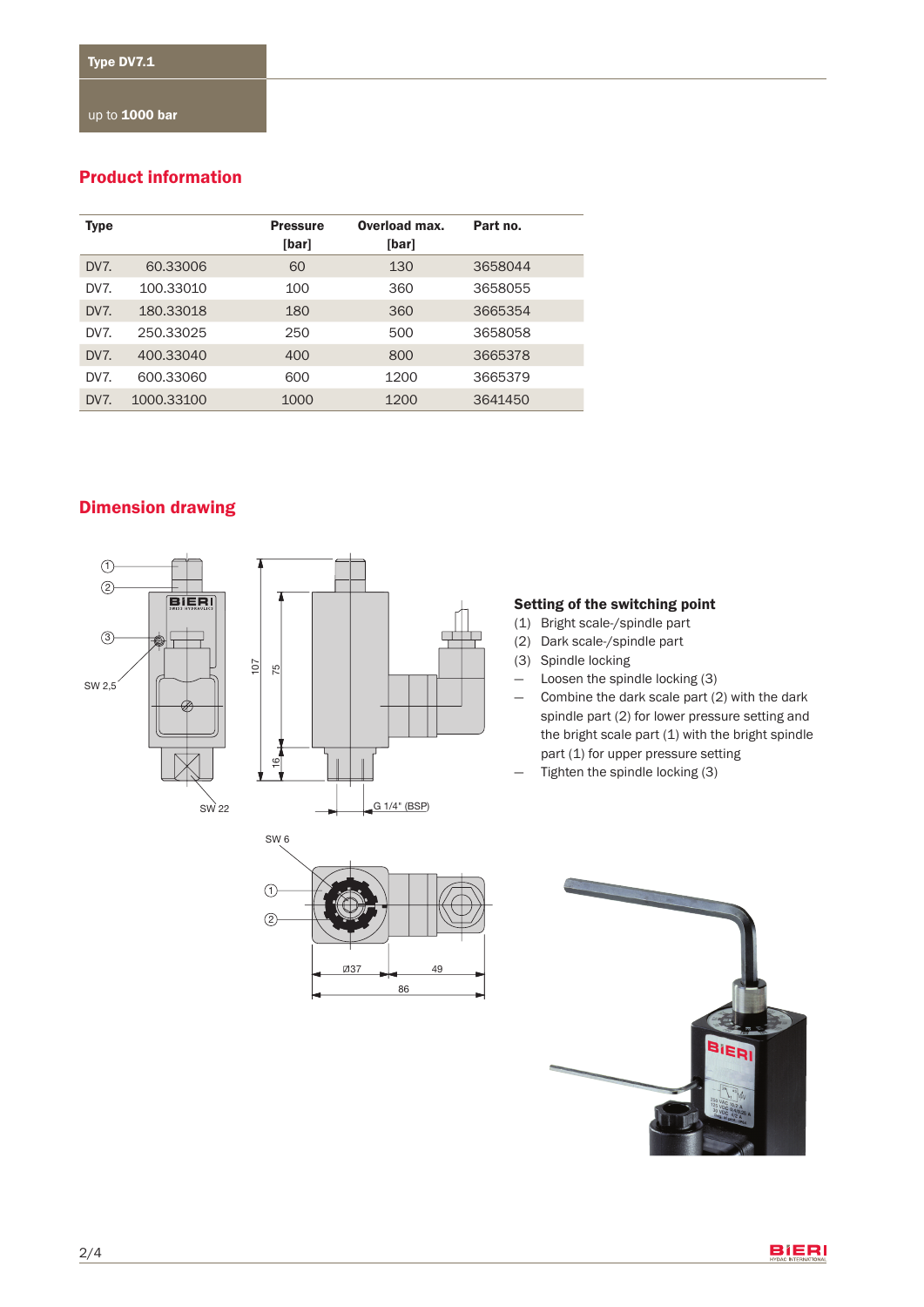# Hydraulic connection



|                 |            | double fitting   |          | double fitting |                  |  |
|-----------------|------------|------------------|----------|----------------|------------------|--|
|                 |            | G 1/4" - G 1/4"  |          |                | G 1/2" - G 1/4"  |  |
|                 |            | part no. 3683718 |          |                | part no. 3683678 |  |
| <b>Type</b>     |            | throttle screw   |          | throttle screw |                  |  |
|                 |            | $Ø$ [mm]         | part no. | $Ø$ [mm]       | part no.         |  |
| DV7.            | 60.33006   | 0.5              | 3688099  | 0.5            | 3688096          |  |
| DV <sub>7</sub> | 100.33010  | 0.5              | 3688099  | 0.5            | 3688096          |  |
| DV7.            | 180.33018  | 0.5              | 3688099  | 0.5            | 3688096          |  |
| DV <sub>7</sub> | 250.33025  | 0.5              | 3688099  | 0.5            | 3688096          |  |
| DV7.            | 400.33040  | 0.2              | 3688087  | 0.2            | 3688059          |  |
| DV7.            | 600.33060  | 0.2              | 3688087  | 0.2            | 3688059          |  |
| DV7.            | 1000.33100 | 0.2              | 3688087  | 0.2            | 3688059          |  |

## Changeover contact switch

#### Electrical switching capacity

According to EN IEC 60947-5-1 : 2017 + A1 : 09

| Material switch contacts                                  | pure silver (Ag 999) |
|-----------------------------------------------------------|----------------------|
| $AC-15$                                                   | 2 A/125 V 250 V      |
| $DC-13$                                                   | 2 A / 30 V (ind.)    |
| $DC-12$                                                   | $4 A/30 V$ (ohm)     |
| Rated insulation voltage                                  | 250 V                |
| Rated impus withstand voltage                             | $2.5$ kV             |
| Pollution degree                                          | 3                    |
| Type and maximum rating of short-circuit protectiv device | $10A$ gG             |
| Conditional short-circuit current                         | 100A                 |

| ENEC   | 250 VAC 10 (3) A, 1E4 A |
|--------|-------------------------|
| UL/CSA | 250 VAC 10.1 A          |